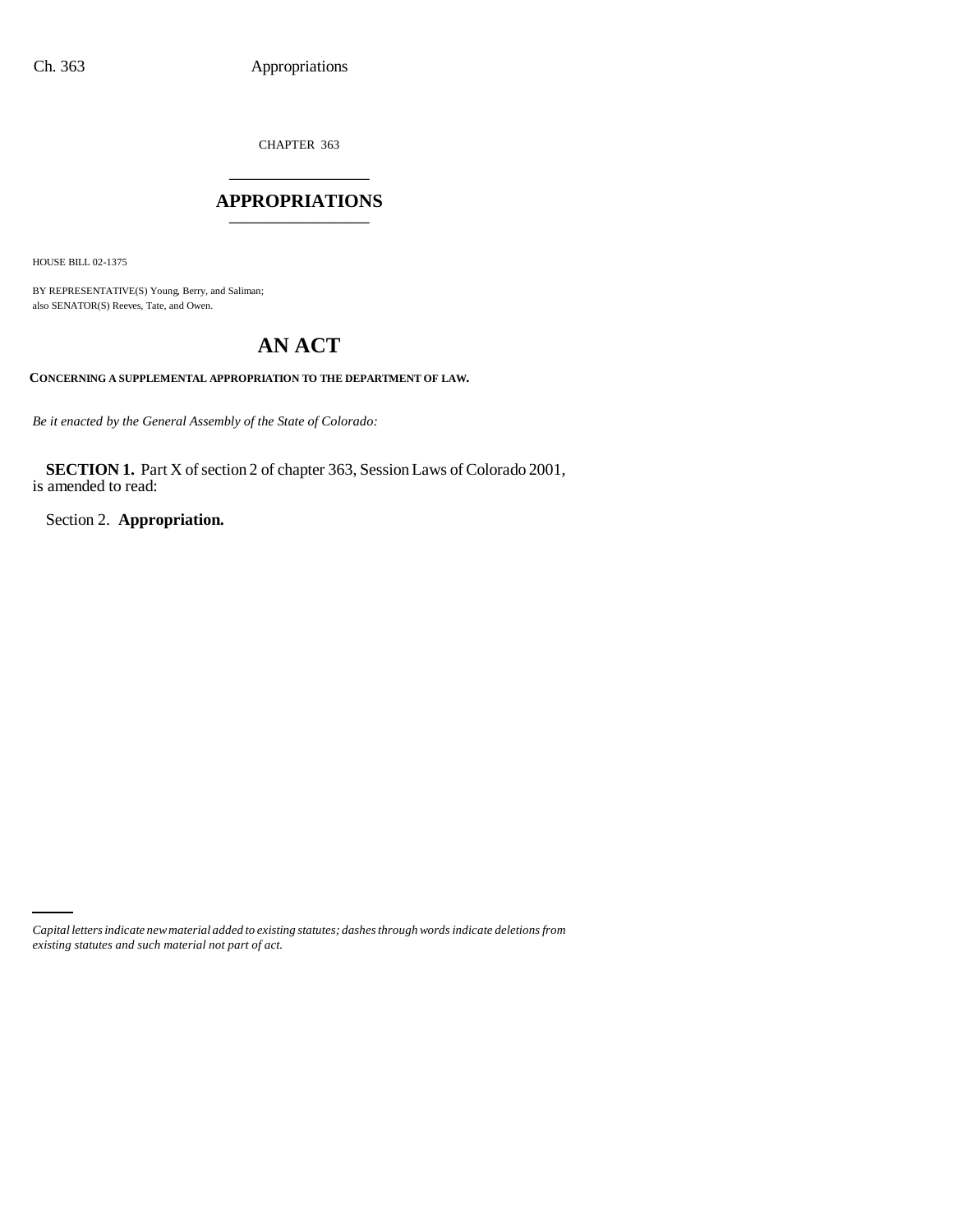|                                 |                                      |              |                               |                                                | APPROPRIATION FROM          |                                              |                                |
|---------------------------------|--------------------------------------|--------------|-------------------------------|------------------------------------------------|-----------------------------|----------------------------------------------|--------------------------------|
|                                 | <b>ITEM &amp;</b><br><b>SUBTOTAL</b> | <b>TOTAL</b> | <b>GENERAL</b><br><b>FUND</b> | <b>GENERAL</b><br><b>FUND</b><br><b>EXEMPT</b> | <b>CASH</b><br><b>FUNDS</b> | <b>CASH</b><br><b>FUNDS</b><br><b>EXEMPT</b> | <b>FEDERAL</b><br><b>FUNDS</b> |
|                                 | \$                                   | \$           | \$                            | \$                                             | \$                          | \$                                           | \$                             |
|                                 |                                      |              |                               | PART X                                         |                             |                                              |                                |
|                                 |                                      |              |                               | <b>DEPARTMENT OF LAW</b>                       |                             |                                              |                                |
| (1) ADMINISTRATION              |                                      |              |                               |                                                |                             |                                              |                                |
| <b>Personal Services</b>        | 2,115,577                            |              | 123.585                       |                                                |                             | $1,991,992(T)^{a}$                           |                                |
|                                 | 2,111,142                            |              | 119,150                       |                                                |                             |                                              |                                |
|                                 | $(38.7$ FTE)                         |              |                               |                                                |                             |                                              |                                |
| Health, Life, and Dental        | 720,238                              |              | 259,880                       |                                                | $4,680^{\rm b}$             | $444.475(T)$ <sup>c</sup>                    | 11,203                         |
| Short-term Disability           | 11,896                               |              | 3,779                         |                                                | 88 <sup>b</sup>             | $7,692(T)$ <sup>c</sup>                      | 337                            |
| Salary Survey for               |                                      |              |                               |                                                |                             |                                              |                                |
| <b>Classified Employees</b>     | 332,029                              |              | 159,252                       |                                                | 4,597 <sup>b</sup>          | $141,904(T)$ <sup>c</sup>                    | 26,276                         |
| <b>Salary Survey for Exempt</b> |                                      |              |                               |                                                |                             |                                              |                                |
| <b>Employees</b>                | 731,602                              |              | 186,168                       |                                                | 3,081 <sup>b</sup>          | $536,268(T)$ <sup>c</sup>                    | 6,085                          |
| Anniversary Increases for       |                                      |              |                               |                                                |                             |                                              |                                |
| <b>Classified Employees</b>     | 89,331                               |              | 41,727                        |                                                |                             | $41,294(T)$ <sup>c</sup>                     | 6,310                          |
| Anniversary Increases for       |                                      |              |                               |                                                |                             |                                              |                                |
| <b>Exempt Employees</b>         | 334,035                              |              | 85,001                        |                                                | 2,509 <sup>b</sup>          | $243,747(T)$ <sup>c</sup>                    | 2,778                          |
| Workers' Compensation           | 43,620                               |              | 14,888                        |                                                | $316^b$                     | $27,373(T)$ <sup>c</sup>                     | 1,043                          |
|                                 | 41,519                               |              | 14,171                        |                                                | 301 <sup>b</sup>            | $26.054(T)$ <sup>c</sup>                     | 993                            |
| <b>Operating Expenses</b>       | 222,021                              |              | 222,021                       |                                                |                             |                                              |                                |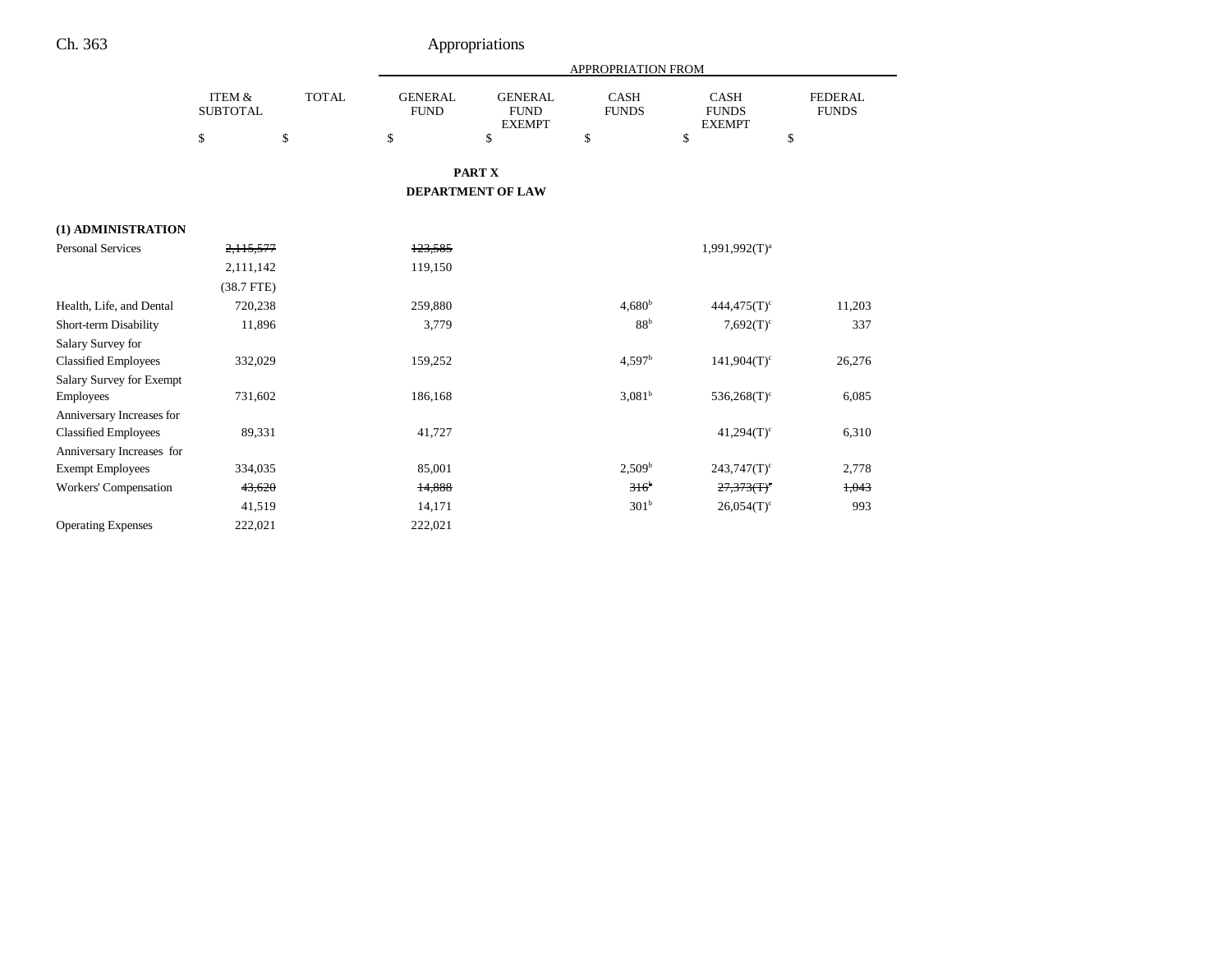| <b>ADMINISTRATIVE LAW</b>       |         |           |                    |                           |        |
|---------------------------------|---------|-----------|--------------------|---------------------------|--------|
| <b>JUDGE SERVICES FOR 50</b>    |         |           |                    |                           |        |
| <b>HOURS</b>                    | 5,135   |           |                    | $5,135^{\circ}$           |        |
| Purchase of Services from       |         |           |                    |                           |        |
| Computer Center                 | 33,418  | 33,418    |                    |                           |        |
|                                 | 31,242  | 31,242    |                    |                           |        |
| Payment to Risk                 |         |           |                    |                           |        |
| Management and Property         |         |           |                    |                           |        |
| Funds                           | 51,632  | 51,632    |                    |                           |        |
|                                 | 20,331  | 20,331    |                    |                           |        |
| Vehicle Lease Payments          | 54,343  | 22,179    |                    | 29,761(T)                 | 2,403  |
|                                 | 49,307  | 19,508    |                    | $29,340(T)^c$             | 459    |
| <b>ADP</b> Capital Outlay       | 18,450  | 7,698     |                    | $10,752(T)^c$             |        |
| <b>Information Technology</b>   |         |           |                    |                           |        |
| <b>Asset Maintenance</b>        | 233,320 | 78,957    | $1,691^b$          | $147,093(T)$ <sup>c</sup> | 5,579  |
| Building Wiring and             |         |           |                    |                           |        |
| Security Upgrade <sup>159</sup> | 256,550 | 50,721    | $1,625^{\rm b}$    | $198,843(T)$ <sup>c</sup> | 5,361  |
| <b>Leased Space</b>             | 12,360  | 4,177     |                    | $7,844(T)$ <sup>c</sup>   | 339    |
| Capitol Complex Leased          |         |           |                    |                           |        |
| Space                           | 733,058 | 250,196   | 5,312 <sup>b</sup> | 460,020(T)                | 17,530 |
|                                 | 761,922 | 260,151   | 5,477 <sup>b</sup> | $478,084(T)$ <sup>c</sup> | 18,210 |
| <b>Attorney General</b>         |         |           |                    |                           |        |
| Discretionary Fund              | 5,000   | 5,000     |                    |                           |        |
|                                 |         | 5,998,480 |                    |                           |        |
|                                 |         | 5,987,430 |                    |                           |        |

<sup>a</sup> This amount shall be from indirect cost recoveries.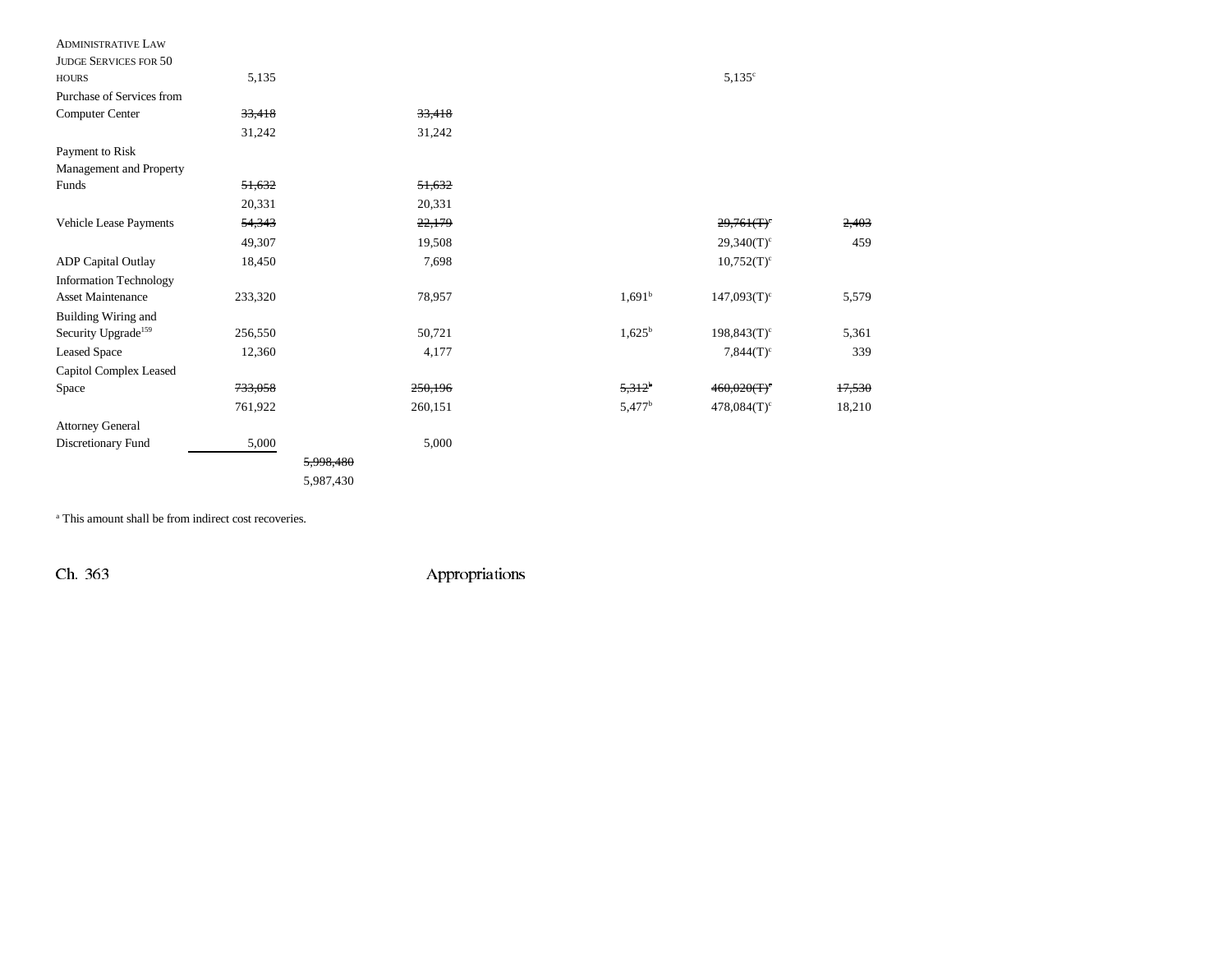|                 |              | APPROPRIATION FROM |                |              |               |              |  |  |
|-----------------|--------------|--------------------|----------------|--------------|---------------|--------------|--|--|
| ITEM &          | <b>TOTAL</b> | <b>GENERAL</b>     | <b>GENERAL</b> | <b>CASH</b>  | CASH          | FEDERAL      |  |  |
| <b>SUBTOTAL</b> |              | <b>FUND</b>        | <b>FUND</b>    | <b>FUNDS</b> | <b>FUNDS</b>  | <b>FUNDS</b> |  |  |
|                 |              |                    | <b>EXEMPT</b>  |              | <b>EXEMPT</b> |              |  |  |
|                 |              |                    |                |              |               |              |  |  |

<sup>b</sup> These amounts shall be from various sources of cash funds within the department.

<sup>c</sup> These amounts OF THESE AMOUNTS, \$2,306,918 shall be from various sources of cash funds exempt within the department. DEPARTMENT AND \$6,472 SHALL BE FROM THE TOBACCO SETTLEMENT DEFENSE ACCOUNT OF THE TOBACCO LITIGATION SETTLEMENT CASH FUND CREATED PURSUANT TO SECTION 24-22-115 (2) (a), C.R.S.

## **(2) GENERAL ENFORCEMENT AND APPELLATE SECTIONS**

| <b>Personal Services</b>             | 3,765,682    | 3,616,846   | 18,479 <sup>a</sup> | $130,357$ <sup>b</sup> |
|--------------------------------------|--------------|-------------|---------------------|------------------------|
|                                      | 3,775,492    | 3,578,156   |                     | 178,857 <sup>b</sup>   |
|                                      | $(61.0$ FTE) |             |                     |                        |
|                                      | $(60.2$ FTE) |             |                     |                        |
| <b>Operating Expenses</b>            | 218,320      | 199,077     | $1,482^a$           | $17,761$ °             |
|                                      | 233,720      |             |                     | $33,161^{\circ}$       |
| <b>Litigation Expenses</b>           | 25,019       | 23,394      | 800 <sup>a</sup>    | $825^{\rm d}$          |
|                                      | 30,245       |             |                     | $6,051$ <sup>d</sup>   |
| <b>Consultant Expenses</b>           | 100,000      | 100,000     |                     |                        |
|                                      | 50,000       | 50,000      |                     |                        |
| <b>Consumer Protection</b>           |              |             |                     |                        |
| Recovery Fund                        | 49,500       |             |                     | $49,500^{\circ}$       |
| Capital Crimes                       |              |             |                     |                        |
| Prosecution Unit <sup>160, 161</sup> | 387,919      | 387,919     |                     |                        |
|                                      | 377,013      | 377,013     |                     |                        |
|                                      |              | $(5.0$ FTE) |                     |                        |
| <b>Victims Assistance</b>            | 65,990       |             |                     | 65,990(f)              |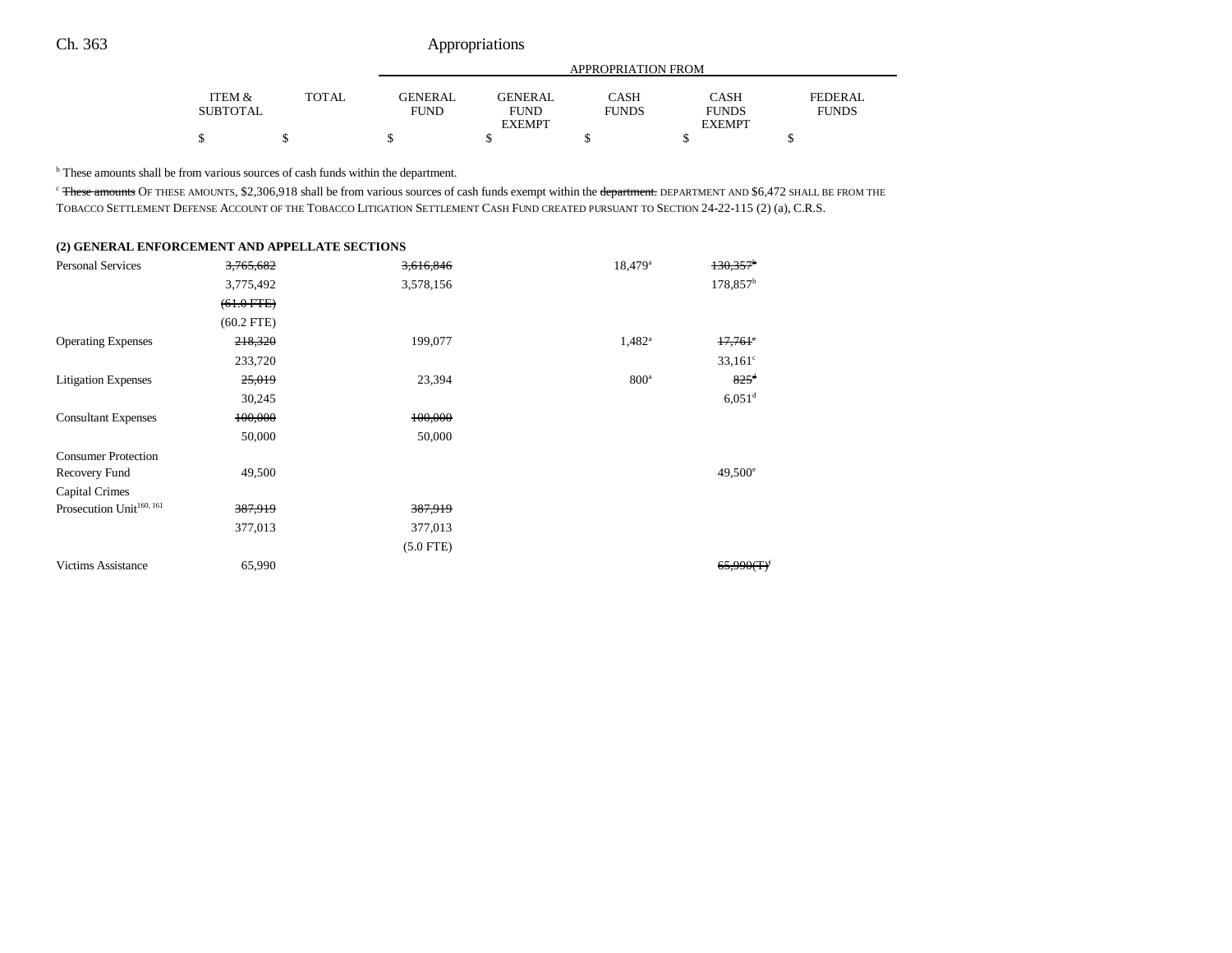|                 | $50,240(T)^f$       | 15,750 |
|-----------------|---------------------|--------|
|                 | $(1.0$ FTE)         |        |
| $4,638^{\rm a}$ | 27,826 <sup>g</sup> |        |
|                 |                     |        |

Indirect Cost Assessment 32,464

4,644,894

4,614,424

<sup>a</sup> These amounts shall be from the Manufactured Home Fund created pursuant to Section 6-1-603(4), C.R.S.

<sup>b</sup> Of this amount, \$70,228 shall be from court-awarded settlements and \$60,129 \$108,629 shall be from the Tobacco Settlement Defense Account of the Tobacco Litigation Settlement Cash Fund created pursuant to Section 24-22-115 (2) (a), C.R.S.

<sup>c</sup> Of this amount, \$12,909 shall be from court-awarded settlements and \$4,852 \$20,252 shall be from the Tobacco Settlement Defense Account of the Tobacco Litigation Settlement Cash Fund created pursuant to Section 24-22-115 (2) (a), C.R.S.

<sup>d</sup> This amount shall be from the Tobacco Settlement Defense Account of the Tobacco Litigation Settlement Cash Fund created pursuant to Section 24-22-115 (2) (a), C.R.S..

e This amount shall be from court-awarded settlements.

f This amount shall be from the Department of Public Safety, Division of Criminal Justice, Victims Assistance and Law Enforcement Fund.

g Of this amount, \$18,551 shall be from court-awarded settlements and \$9,275 shall be from the Tobacco Settlement Defense Account of the Tobacco Litigation Settlement Cash Fund created pursuant to Section 24-22-115 (2) (a), C.R.S.

#### **(3) LEGAL SERVICES TO STATE AGENCIES162, 163**

| <b>Personal Services</b>        | 13,067,952    |            |                        |                              |
|---------------------------------|---------------|------------|------------------------|------------------------------|
|                                 | $(196.5$ FTE) |            |                        |                              |
| <b>Operating Expenses</b>       | 627,087       |            |                        |                              |
| <b>Litigation Expenses</b>      | 227,671       |            |                        |                              |
| <b>Indirect Cost Assessment</b> | 1,822,646     |            |                        |                              |
|                                 |               | 15,745,356 | $161,636$ <sup>a</sup> | 15,583,720(T)                |
|                                 |               |            | $511.636^a$            | $15,233,720(T)$ <sup>b</sup> |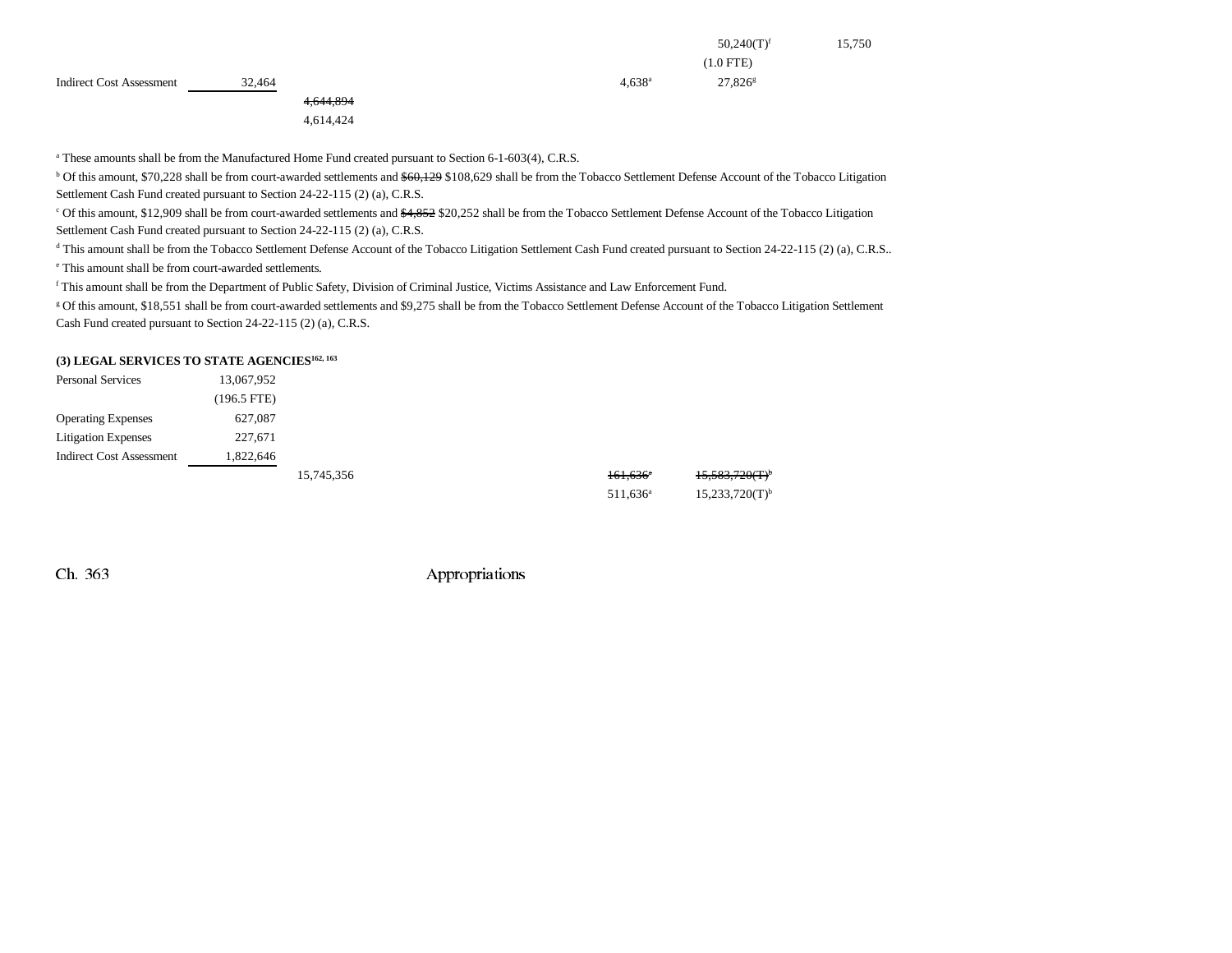|                                                    |              |                         | APPROPRIATION FROM            |                      |                             |                         |  |  |
|----------------------------------------------------|--------------|-------------------------|-------------------------------|----------------------|-----------------------------|-------------------------|--|--|
| <b>ITEM <math>\&amp;</math></b><br><b>SUBTOTAL</b> | <b>TOTAL</b> | GENERAL.<br><b>FUND</b> | <b>GENERAL</b><br><b>FUND</b> | CASH<br><b>FUNDS</b> | <b>CASH</b><br><b>FUNDS</b> | FEDERAL<br><b>FUNDS</b> |  |  |
|                                                    |              |                         | <b>EXEMPT</b>                 |                      | <b>EXEMPT</b>               |                         |  |  |
| Φ                                                  |              |                         |                               |                      |                             |                         |  |  |

a This amount shall include funds from THE DIVISION OF WILDLIFE IN THE DEPARTMENT OF NATURAL RESOURCES, the Public Employees' Retirement Association, the State Lottery Division in the Department of Revenue, the Correctional Industries Subprogram in the Department of Corrections, the Colorado Student Loan Program in the Department of Higher Education, Veterans' Nursing Homes in the Department of Human Services, Auraria Higher Education Center Enterprises, and the Colorado Student Obligation Bonding Authority.

b This amount shall be from various sources of funds appropriated for legal services to state agencies.

#### **(4) SPECIAL PURPOSE**

| Collection Agency Board             | 156,083      |            | 68,181 <sup>a</sup> | 87,902 <sup>b</sup>       |         |
|-------------------------------------|--------------|------------|---------------------|---------------------------|---------|
|                                     |              |            | $(2.5$ FTE)         |                           |         |
| Uniform Consumer Credit             |              |            |                     |                           |         |
| Code                                | 609,618      |            | $170,190^{\circ}$   | $439,428$ <sup>d</sup>    |         |
|                                     | 604,483      |            |                     | $434,293$ <sup>d</sup>    |         |
|                                     |              |            | $(2.5$ FTE)         | $(6.0$ FTE)               |         |
| Medicaid Fraud Grant <sup>164</sup> | 928,924      | 230,231(M) |                     | $2,000^\circ$             | 696,693 |
|                                     |              | 225,731(M) |                     | $6,500^{\circ}$           |         |
|                                     | $(11.0$ FTE) |            |                     |                           |         |
| <b>District Attorneys' Salaries</b> | 1,295,917    | 1,295,917  |                     |                           |         |
| Comprehensive                       |              |            |                     |                           |         |
| Environmental Response,             |              |            |                     |                           |         |
| Compensation and                    |              |            |                     |                           |         |
| Liability Act                       | 885,767      | 745,163    |                     | $140,604(T)$ <sup>f</sup> |         |
|                                     | 807,762      | 667,158    |                     |                           |         |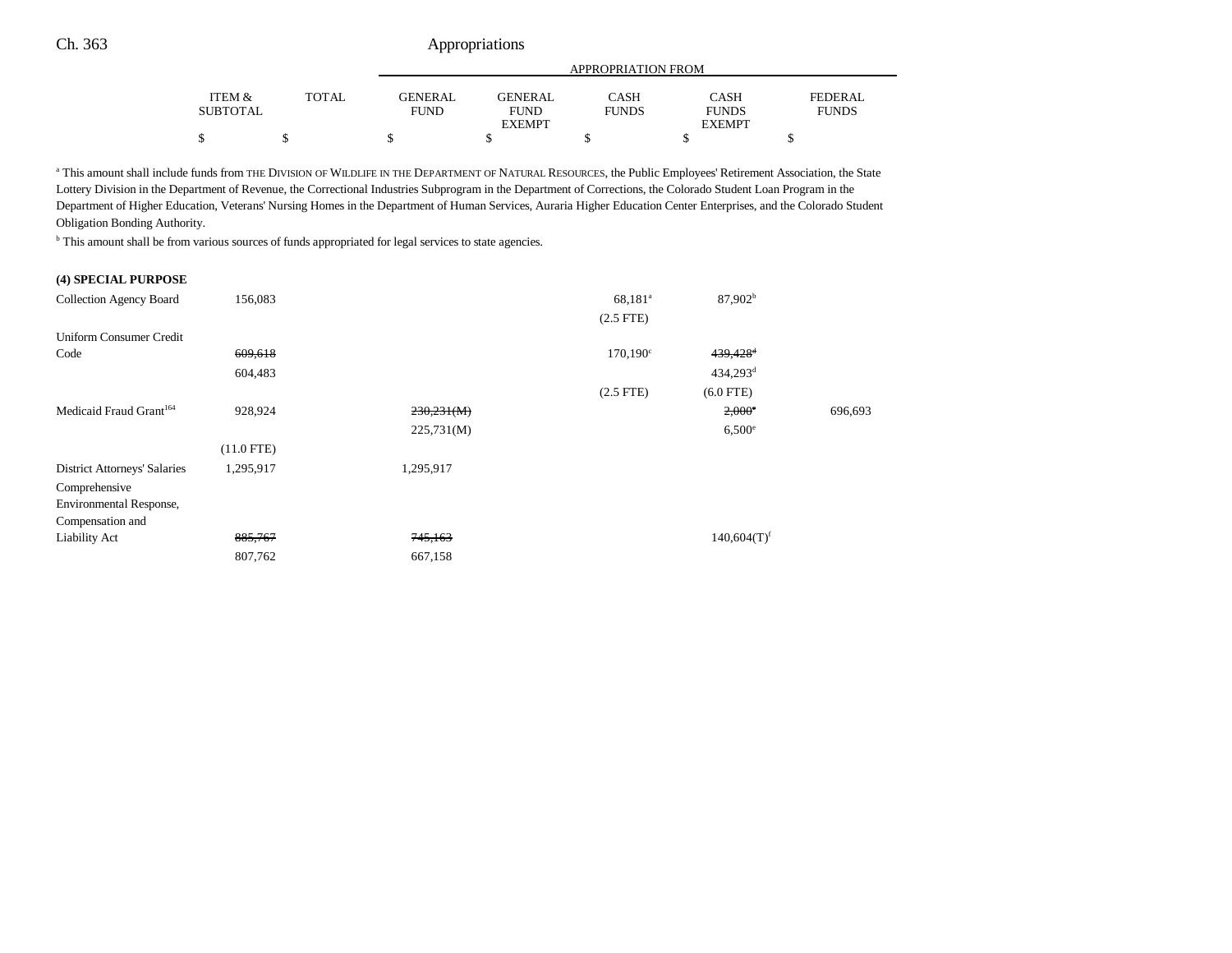|                                                              | $(12.3$ FTE $)$<br>$(11.3$ FTE) |             |                      |                       |
|--------------------------------------------------------------|---------------------------------|-------------|----------------------|-----------------------|
| Comprehensive<br>Environmental Response,<br>Compensation and |                                 |             |                      |                       |
| Liability Act Contracts <sup>165</sup>                       | 642,074                         | 642,074     |                      |                       |
| Workers' Compensation                                        |                                 |             |                      |                       |
| Fraud                                                        | 159,601                         |             | 159,601 <sup>g</sup> |                       |
|                                                              |                                 |             | $(2.0$ FTE)          |                       |
| Defense of Arkansas River                                    |                                 |             |                      |                       |
| Compact                                                      | 302,084                         | 302,084     |                      |                       |
|                                                              | 691,024                         | 691,024     |                      |                       |
| Defense of Republican                                        |                                 |             |                      |                       |
| <b>River Compact</b>                                         | 288,840                         | 288,840     |                      |                       |
|                                                              | 410,423                         | 345,423     |                      | $65,000^{\circ}$      |
|                                                              |                                 | $(2.0$ FTE) |                      |                       |
| <b>Police Officers Standards</b><br>and Training Board       |                                 |             |                      |                       |
| Support                                                      | 246,163                         | 93,985      | 142,500h             | 9,678                 |
|                                                              |                                 | 88,985      |                      | $14,678$ <sup>i</sup> |
|                                                              | $(4.0$ FTE)                     |             |                      |                       |
| <b>Litigation Management</b>                                 |                                 |             |                      |                       |
| Fund <sup>166</sup>                                          | 300,000                         | 300,000     |                      |                       |
|                                                              | 200,000                         | 200,000     |                      |                       |
| <b>Securities Fraud</b>                                      | 287,940                         |             |                      | 287,940(T)            |
| <b>STATEWIDE HIPAA LEGAL</b>                                 |                                 |             |                      |                       |
| <b>SERVICES</b>                                              | 17,529                          | 17,529      |                      |                       |
|                                                              |                                 |             |                      | $(3.5$ FTE)           |
|                                                              |                                 |             |                      |                       |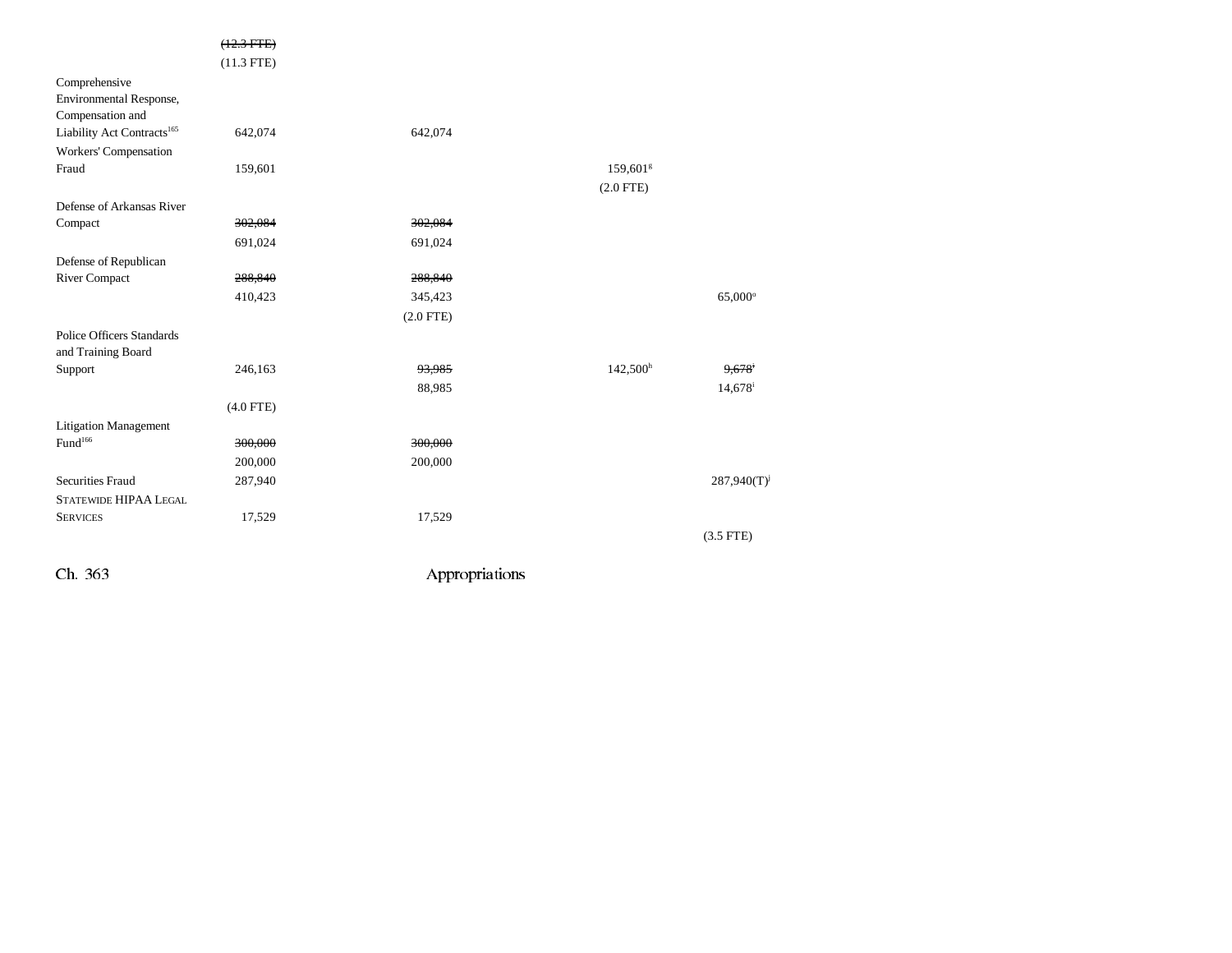|                                                                                |                           |              |                               |                                                | <b>APPROPRIATION FROM</b> |                                              |                                |
|--------------------------------------------------------------------------------|---------------------------|--------------|-------------------------------|------------------------------------------------|---------------------------|----------------------------------------------|--------------------------------|
|                                                                                | ITEM &<br><b>SUBTOTAL</b> | <b>TOTAL</b> | <b>GENERAL</b><br><b>FUND</b> | <b>GENERAL</b><br><b>FUND</b><br><b>EXEMPT</b> | CASH<br><b>FUNDS</b>      | <b>CASH</b><br><b>FUNDS</b><br><b>EXEMPT</b> | <b>FEDERAL</b><br><b>FUNDS</b> |
|                                                                                | \$                        | \$           | \$                            | \$                                             | \$                        | \$                                           | \$                             |
| <b>Insurance Fraud</b>                                                         | 204,723                   |              |                               |                                                |                           | $204,723(T)^k$<br>$(2.5$ FTE $)$             |                                |
| Cumbres & Toltec<br><b>Operator</b> Litigation<br><b>Trinidad Correctional</b> | 20,500                    |              |                               |                                                |                           | $20,500(T)^1$                                |                                |
| <b>Facility Construction</b><br>Litigation                                     | 466,200                   |              |                               |                                                |                           | $466,200(T)^m$                               |                                |
| <b>Indirect Cost Assessment</b>                                                | 187,366                   |              |                               |                                                | $18,551$ <sup>g</sup>     | $168,815$ <sup>n</sup>                       |                                |
|                                                                                |                           | 6,981,800    |                               |                                                |                           |                                              |                                |
|                                                                                |                           | 7,326,712    |                               |                                                |                           |                                              |                                |

<sup>a</sup> This amount shall be from the Collection Agency Board Fund created pursuant to Section 12-14-136, C.R.S.

<sup>b</sup> This amount shall be from reserves in the Collection Agency Board Fund created pursuant to Section 12-14-136, C.R.S.

c This amount shall be from the Uniform Consumer Credit Code Fund created pursuant to Section 5-6-204, C.R.S.

d This amount shall be from reserves in the Uniform Consumer Credit Code Fund created pursuant to Section 5-6-204, C.R.S.

e This amount shall be from court-awarded settlements.

f This amount shall be from the Department of Public Health and Environment.

<sup>g</sup> This amount shall be from the State Compensation Insurance Authority.

h This amount shall be from the Peace Officers Standards and Training Board Cash Fund created pursuant to Section 24-31-303 (2)(a)(II)(b), C.R.S.

i This amount shall be from reserves in the Peace Officers Standards and Training Board Cash Fund created pursuant to Section 24-31-303 (2)(a)(II)(b), C.R.S.

<sup>j</sup> This amount shall be from the Department of Regulatory Agencies, Division of Securities.

<sup>k</sup> This amount shall be from the Department of Regulatory Agencies, Division of Insurance Cash Fund.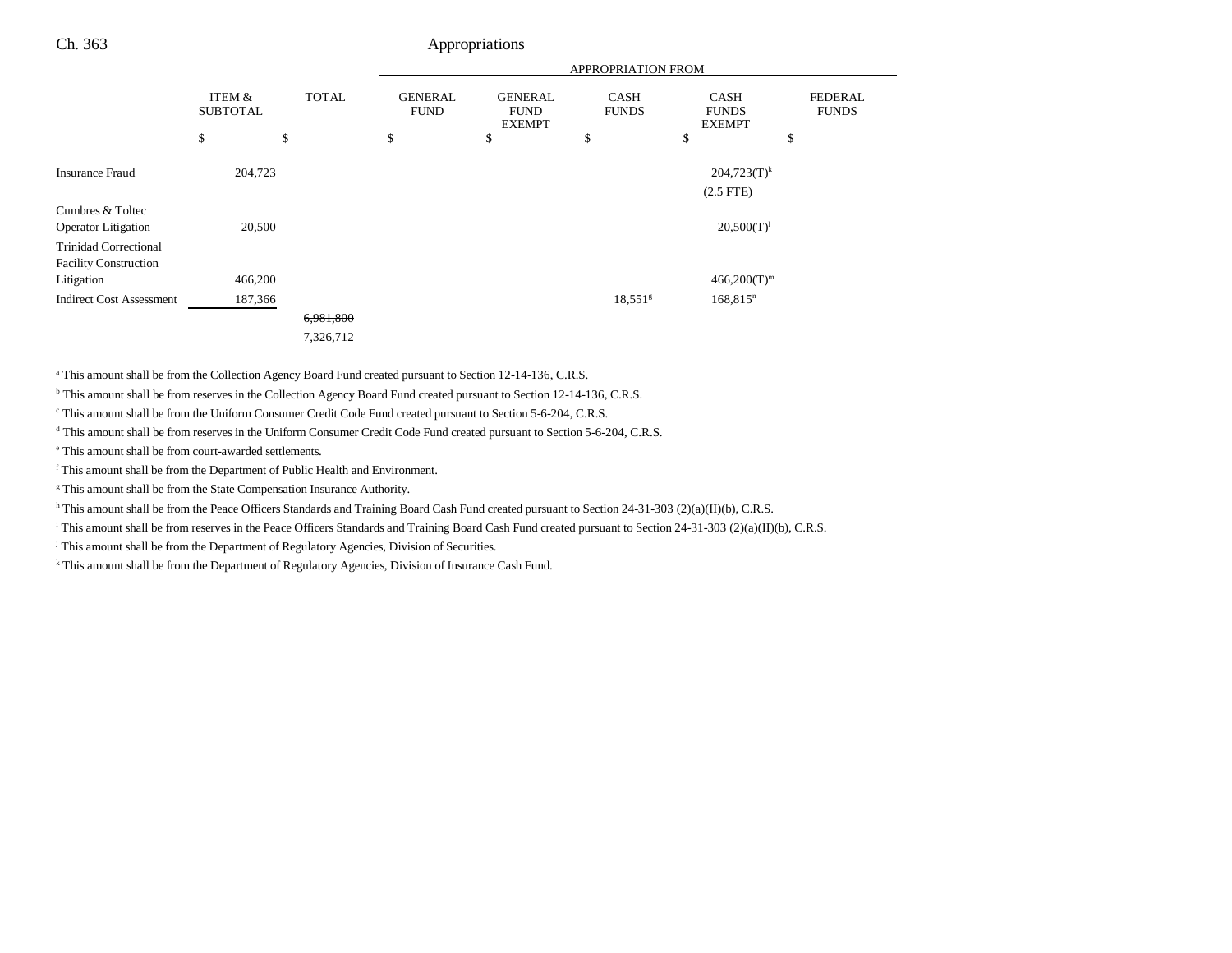l This amount shall be from the Cumbres and Toltec Scenic Railroad Commission.

m This amount shall be from the Department of Corrections.

n Of this amount, \$23,189 shall be from reserves in the Collection Agency Board Fund, \$78,842 shall be from reserves in the Uniform Consumer Credit Code Fund,

\$11,131(T) shall be from the Department of Public Health and Environment, \$32,464(T) shall be from the Department of Regulatory Agencies, Division of Securities, and \$23,189(T) shall be from the Department of Regulatory Agencies, Division of Insurance.

<sup>o</sup> Of this amount, \$56,000 shall be from the Attorneys Fees and Cost Account pursuant to Section 24-31-108 (2), C.R.S., and \$9,000 shall be from COURT-AWARDED SETTLEMENTS.

#### **TOTALS PART X**

| $(LAW)^{4,5}$ | <del>\$33,370,530</del> | \$9,825,809 | \$769.957   | <del>\$21.992.827</del> *  | \$781,937 |
|---------------|-------------------------|-------------|-------------|----------------------------|-----------|
|               | \$33,673,922            | \$9,970,415 | \$1,120,107 | $$21.787.027$ <sup>a</sup> | \$796,373 |

<sup>a</sup> Of this amount,  $\frac{$21,125,519}{20,776,093}$  contains a (T) notation.

**FOOTNOTES** -- The following statements are referenced to the numbered footnotes throughout section 2.

- 4 (Governor lined through this provision. See L. 2001, p. 2345.)
- 5 All Departments, Totals -- The General Assembly requests that copies of all reports requested in other footnotes contained in this act be delivered to the Joint Budget Committee and the majority and minority leadership in each house of the General Assembly. Each principal department of the state shall produce its rules in an electronic format that is suitable for public access through electronic means. Such rules in such format shall be submitted to the Office of Legislative Legal Services for publishing on the Internet. It is the intent of the General Assembly that this be done within existing resources.
- 159 Department of Law, Administration, Building Wiring and Security Upgrade -- It is the intent of the General Assembly that the Department of Law coordinate its wiring and security upgrade project with the Governor's Office of Innovation and Technology. To prevent the wiring from becoming prematurely obsolete, the Department is requested to consult with the Governor's Office of Innovation and Technology regarding the most modern category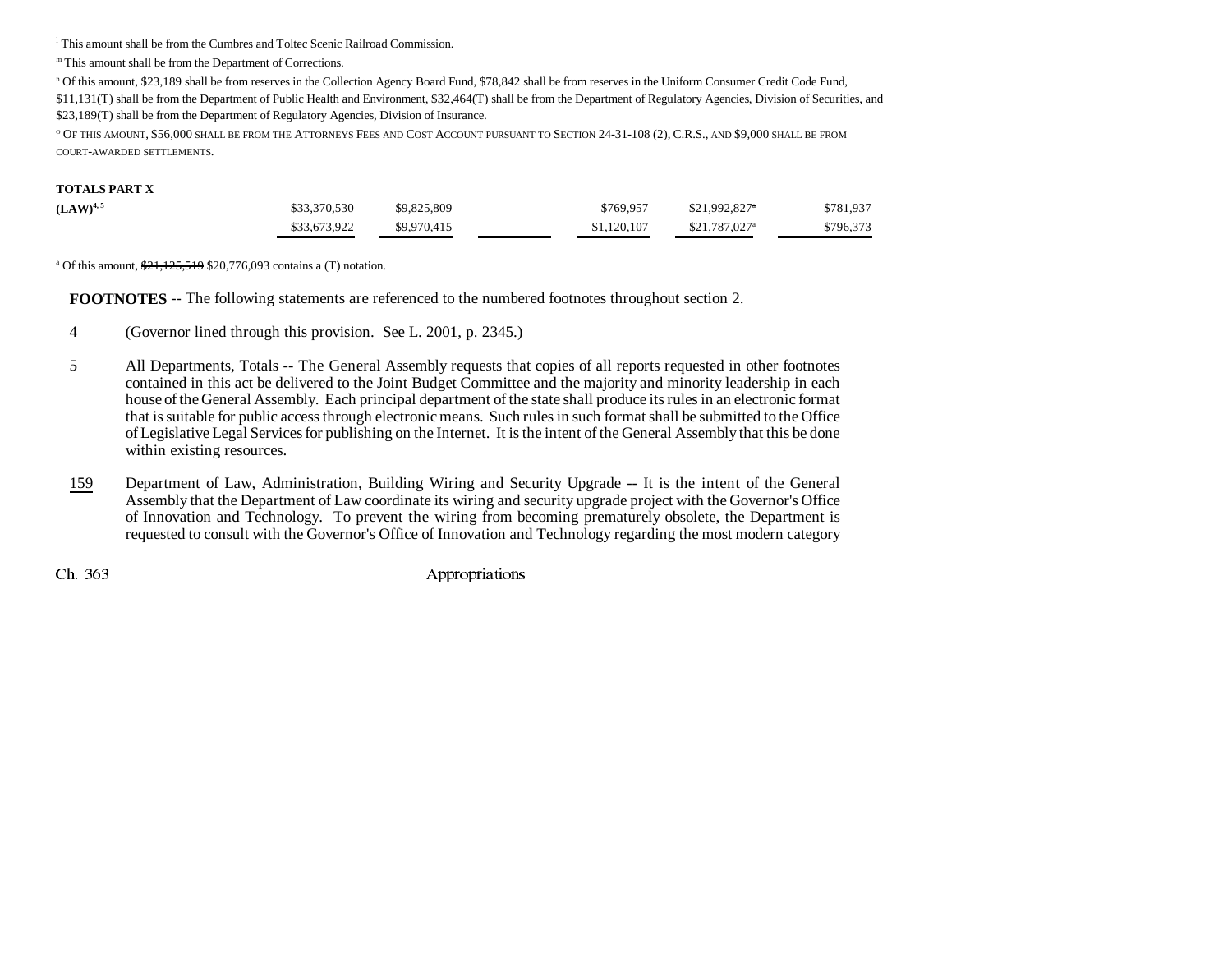|                   |              |                |                | APPROPRIATION FROM |               |              |
|-------------------|--------------|----------------|----------------|--------------------|---------------|--------------|
| <b>ITEM &amp;</b> | <b>TOTAL</b> | <b>GENERAL</b> | <b>GENERAL</b> | <b>CASH</b>        | CASH          | FEDERAL      |
| SUBTOTAL          |              | FUND           | <b>FUND</b>    | <b>FUNDS</b>       | <b>FUNDS</b>  | <b>FUNDS</b> |
|                   |              |                | <b>EXEMPT</b>  |                    | <b>EXEMPT</b> |              |
|                   |              |                |                |                    |               |              |

of wiring available on the market. If a higher specification wiring is anticipated to become available in the immediate future, it is the intent of the General Assembly that the Department delay the project as necessary to implement the higher specification technology.

- 160 Department of Law, General Enforcement and Appellate Sections, Capital Crimes Prosecution Unit -- The Department is requested to report to the General Assembly, no later than October 15, 2001, on both the dollars and the FTE utilized by the district attorneys in prosecuting death penalty cases in FY 2000-01. In addition, the Department is requested to report no later than October 15, 2001, on the dollars and FTE utilized within the Department in assisting district attorneys in such death penalty cases in FY 2000-01.
- 161 Department of Law, General Enforcement and Appellate Sections, Capital Crimes Prosecution Unit -- The Department is requested to report to the Joint Budget Committee, no later than October 15, 2001, on the allocation of Unit resources in FY 2000-01. The report should itemize the number of hours and dollars dedicated to all aspects of the Unit's work, including researching and drafting, case investigation, and appearances in court. The report should also include information about the number of motions filed by the Department, as well as the number of motions responded to by the Department, in death penalty cases. The information requested should be provided for all Department units involved in prosecuting death penalty cases, including the Capital Crimes Unit and the Appellate Section.
- 162 Department of Law, Legal Services to State Agencies -- In making this appropriation, it is the intent of the General Assembly that hourly billing rates charged by the Department for legal services to state agencies not exceed \$61.25 per hour for attorneys and \$45.70 per hour for paralegals, for an average rate of \$58.43.
- 163 Department of Law, Legal Services to State Agencies -- Funds received by the Department for the provision of legal services shall be expended only if appropriated by the General Assembly.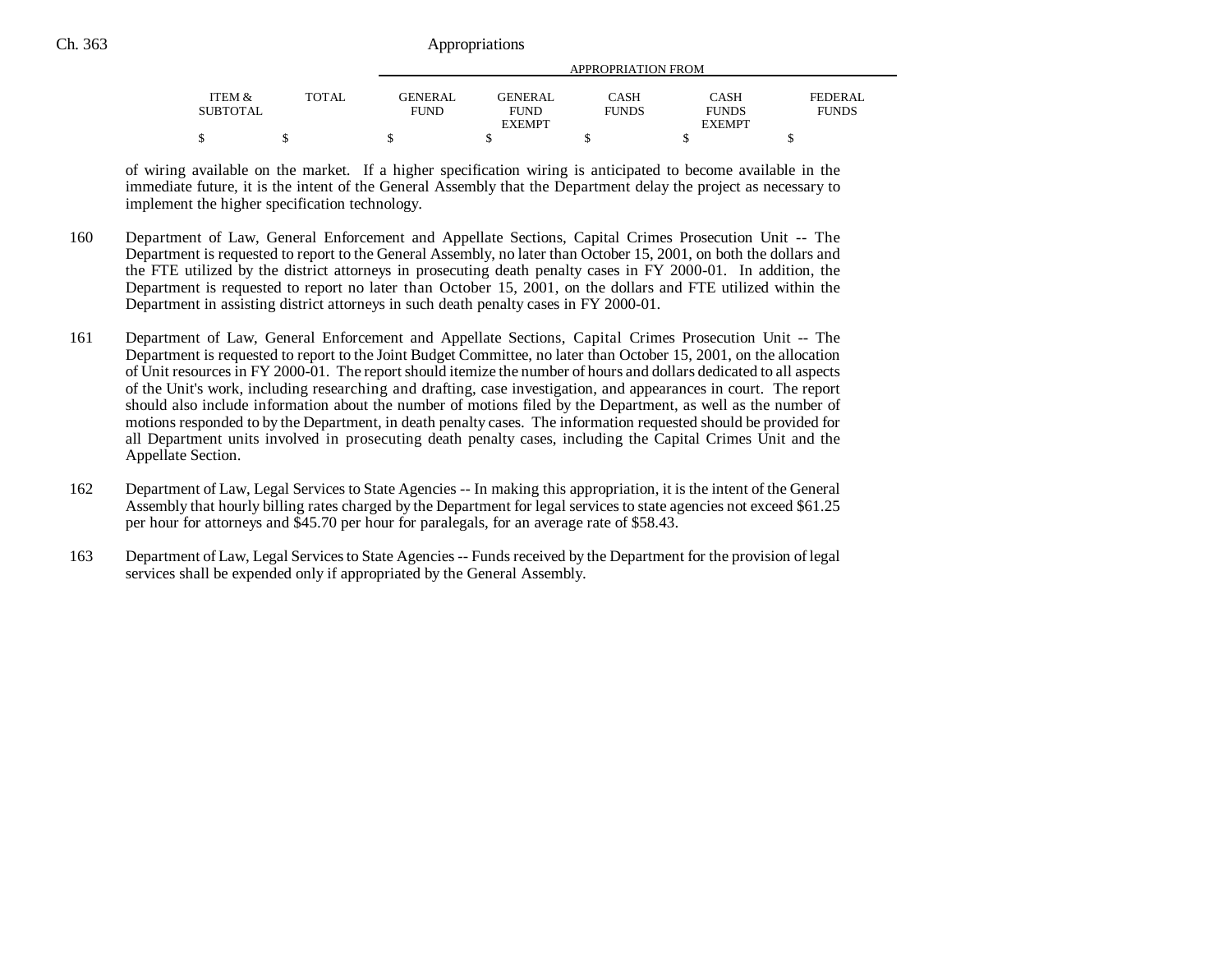- 164 Department of Law, Special Purpose, Medicaid Fraud Grant -- It is the intent of the General Assembly that all efforts be made to eliminate fraud and abuse occurring within the Colorado Medicaid program. To this end, the General Assembly requests that the Department of Law's Medicaid Fraud Control Unit produce a progress report on the Department's efforts to reduce Medicaid fraud and abuse in Colorado. The report should include: (1) estimates on the total amount of Medicaid fraud and abuse in Colorado; (2) an itemized list of total fines, costs, and restitutions recovered, on a case-by-case basis, attributable to the Medicaid Fraud Control Unit's efforts; (3) an analysis of the time and cost associated with each Medicaid fraud or abuse case prosecuted by the Medicaid Fraud Control Unit; (4) a detailed explanation of the Medicaid Fraud Control Unit's participation in the Operation Restore Trust program; (5) a detailed explanation of the Medicaid Fraud Control Unit's participation in global or national Medicaid fraud settlements, including total awards received due to them; and (6) evidence of the effectiveness of the Medicaid Fraud Control Unit in reducing the amount of Medicaid fraud and abuse in Colorado. The Medicaid Fraud Control Unit is requested to submit the report to the Joint Budget Committee by November 1, 2001.
- 165 (Governor lined through this provision. See L. 2001, p. 2362.)
- 166 Department of Law, Special Purpose, Litigation Management Fund -- It is the intent of the General Assembly to grant the Department additional management flexibility by allowing the Department to use funds appropriated in this line item to address unanticipated state legal needs and priorities which materialize in the fiscal year, by mutual agreement of the Attorney General and the Governor. It is also the intent of the General Assembly that the Department will not require an appropriation of additional FTE as a result of this appropriation. The Department is requested to report quarterly to the Joint Budget Committee and to the Governor regarding how these funds are being used. It is furthermore the intent of the General Assembly that this appropriation not be used for any type of salary increase, promotion, reclassification, or bonus for any present or future FTE employed by the Department of Law, nor is it to be used to offset present or future personal services budgetary shortfalls in any area.